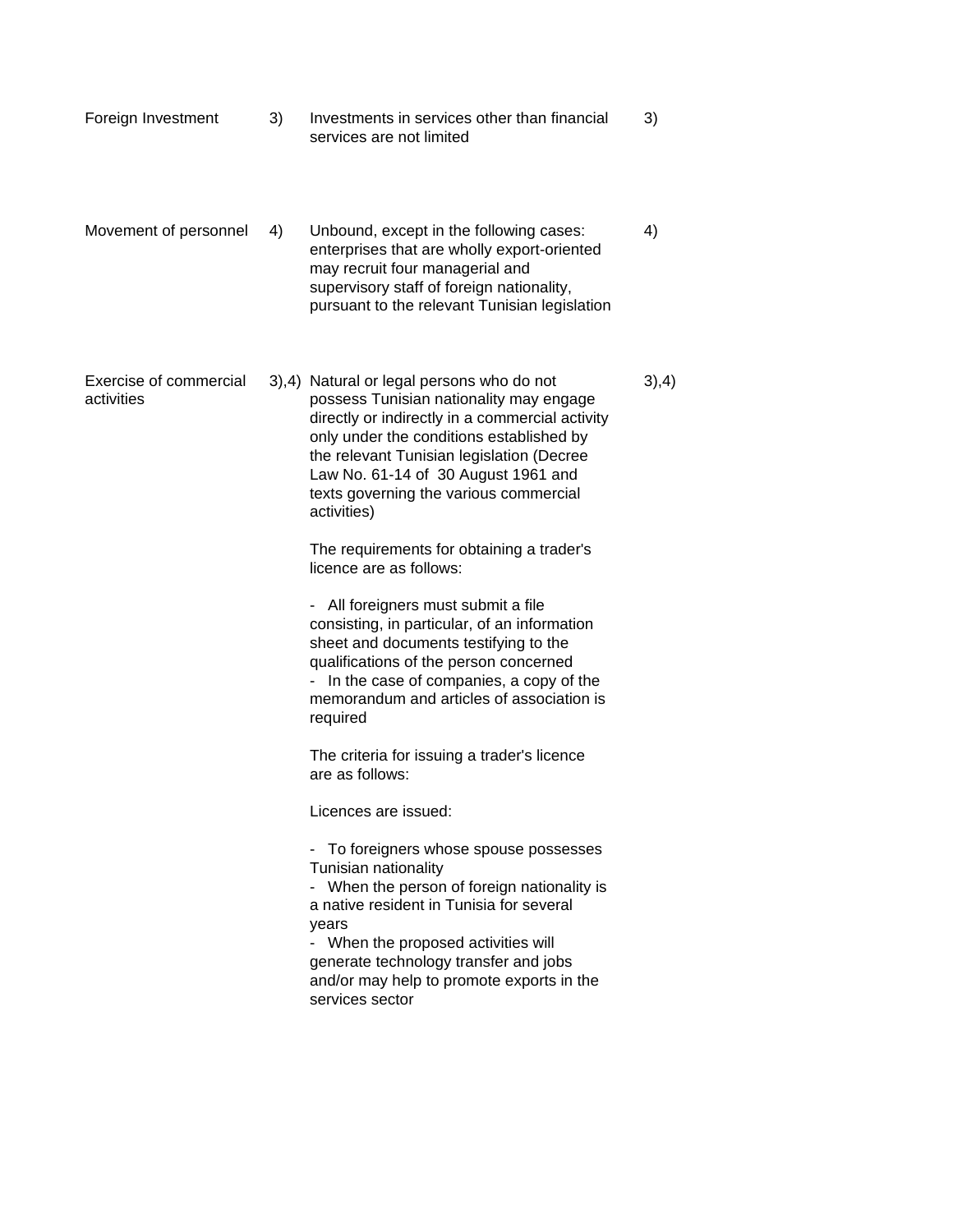Exchange control  $1)$ , 2) Pursuant to Article 1 of Law No.76-18 of  $1)$ , 2) 21 January 1976 as amended by Law No.93-48 of 3 May 1993, there are no restrictions on transfers relating to foreign payments made in connection with:

> - current transactions undertaken in conformity with the legislation governing such transactions

- the net real proceeds of the transfer or disposal of capital invested by the importation of foreign currency, even where these proceeds are greater than the amount initially invested, in the case of investments made within the context of the relevant legislation

- any exportation of capital and any transaction or commitment that gives or may give rise to a transfer, relating to transactions other than those mentioned above, as well as any foreign debt offsetting, are subject to the general authorization of the Minister of Finance given after consultation with the Central Bank of Tunisia

This authorization does not apply in the case of non-resident enterprises set up in Tunisia, which are free to carry out any capital transaction with or in a foreign country.

In the case of resident enterprises:

a) For borrowing: Noe up to a ceiling of 10 MD per calendar year for the financial institutions and 3 MD per calendar year for other enterprises, in the context of their activities.

b) For investment abroad: To support their export activities, exporting enterprises may finance liaison offices and subsidiaries abroad up to a maximum of D 200,000, depending on their export turnover.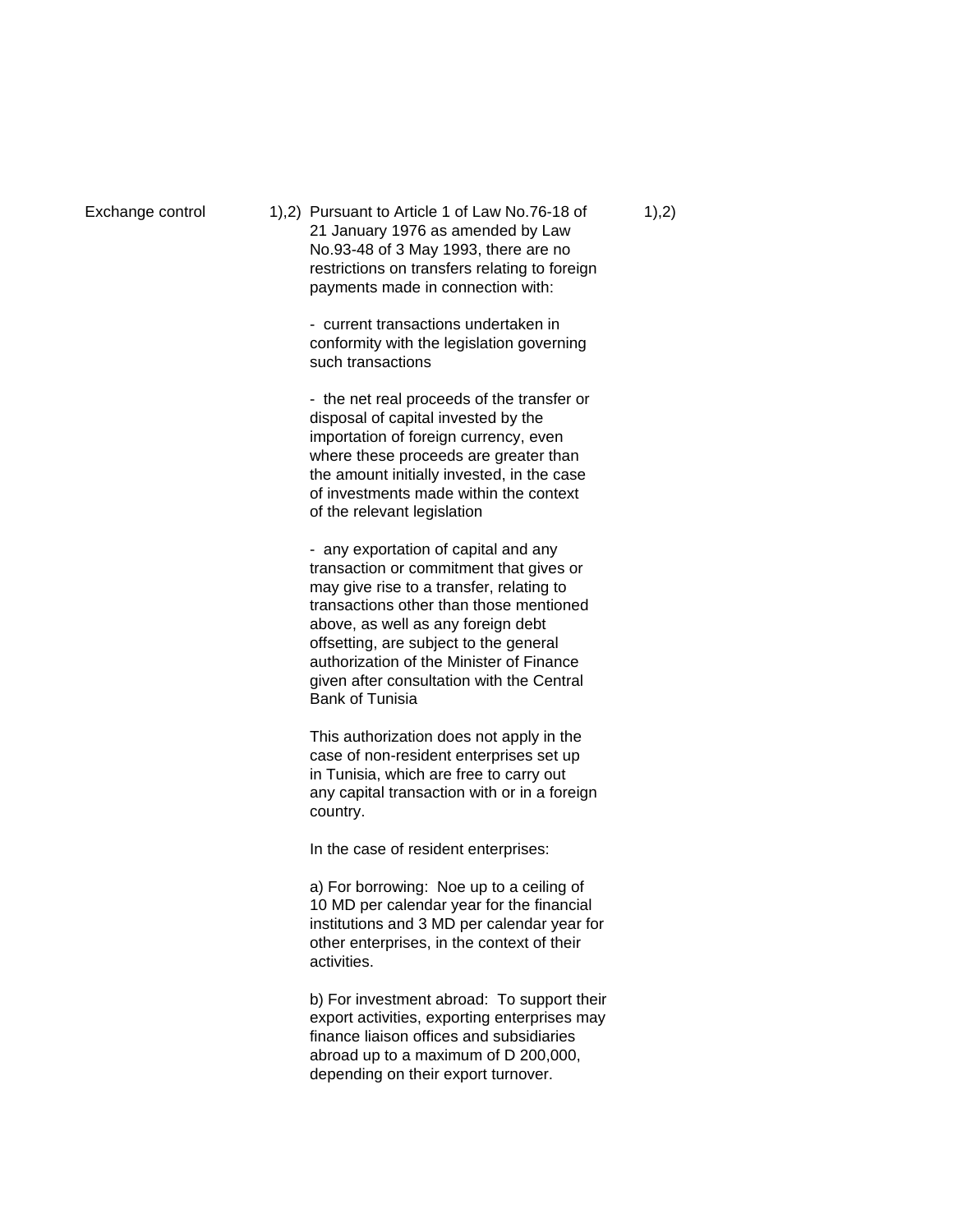|                     | - The purchase of Tunisian stocks<br>conferring a voting right or of equity in<br>companies estalbished in Tunisia is subject<br>to approval by the Investment Commission if<br>the proportion of total foreign holdings in<br>such companies, including the purchase<br>transaction concerned, amounts to<br>50 per cent or more of the company's<br>equity. However, such approval does not<br>apply to foreign acquisition of holdings<br>when the company is initially set up or<br>when its share capital is increased in<br>accordance with the legislation in force<br>and in the absence of horizontal limitations.<br>- Investment made in the form of a<br>contribution in kind is subject to<br>authorization, which is granted after an<br>expert appraisal to determine the nature<br>of the contribution and its value.<br>- Deposits: Non-residents may freely open<br>foreign currency accounts in convertible<br>dinars.<br>- The Central Bank of Tunisia has a<br>monopoly with respect to monetary gold<br>transactions. |       |
|---------------------|---------------------------------------------------------------------------------------------------------------------------------------------------------------------------------------------------------------------------------------------------------------------------------------------------------------------------------------------------------------------------------------------------------------------------------------------------------------------------------------------------------------------------------------------------------------------------------------------------------------------------------------------------------------------------------------------------------------------------------------------------------------------------------------------------------------------------------------------------------------------------------------------------------------------------------------------------------------------------------------------------------------------------------------------|-------|
| Acquisition of land | 3),4) None, except for agricultural land, which<br>cannot be the object of appropriation by the<br>foreigners. Nevertheless, foreigners may<br>opt to use agricultural land within the<br>long-term leasing system for up to 40 years<br>renewable                                                                                                                                                                                                                                                                                                                                                                                                                                                                                                                                                                                                                                                                                                                                                                                          | 3),4) |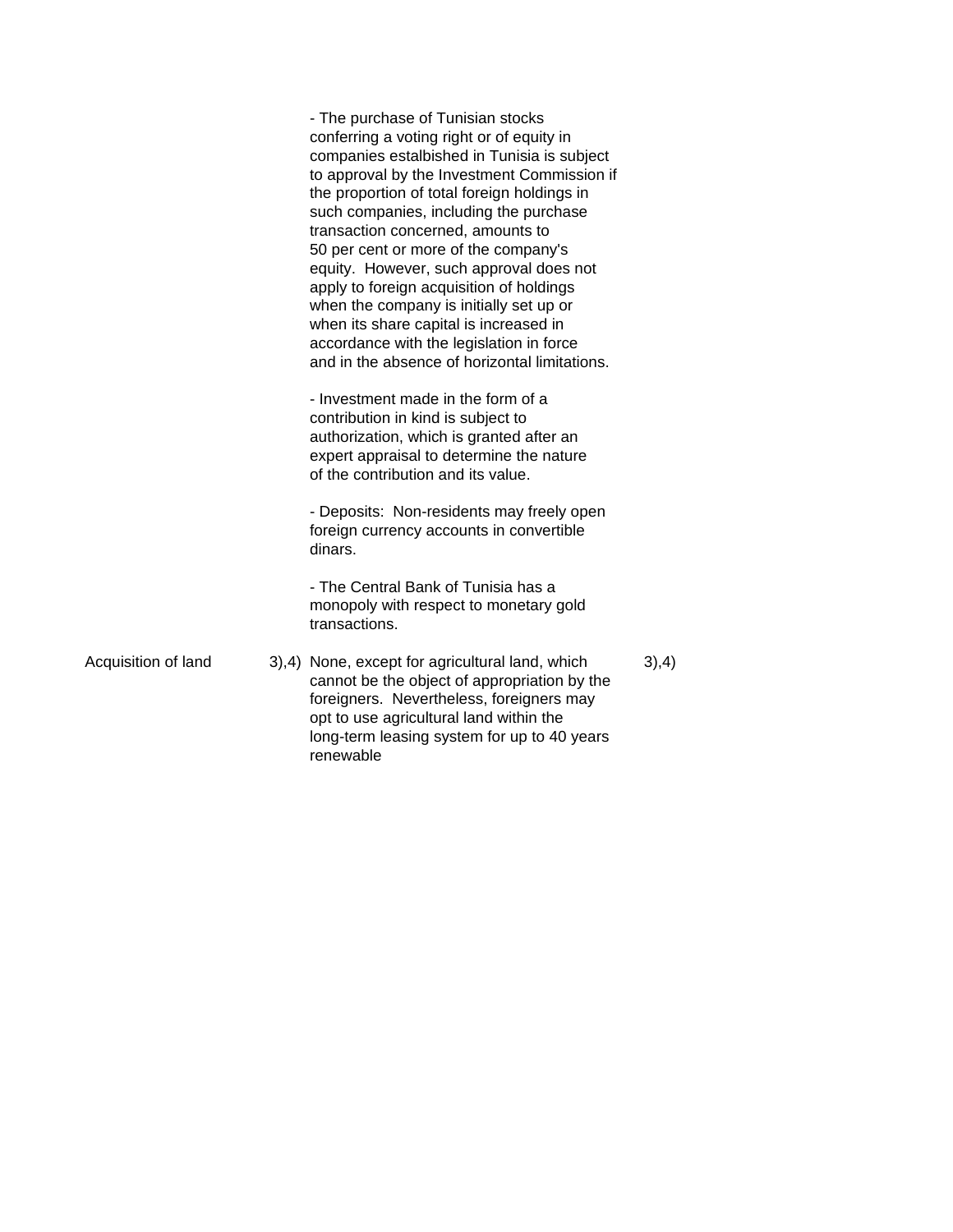With respect to services activities that are not wholly export-oriented, the Investment Commission approves any participation exceeding 50 per cent of the equity of the company

Compliance with conditions for entry and stay of foreigners:

- Any foreign natural person wishing to engage in a salaried activity of any kind must have a contract of employment endorsed by the competent authorities

Foreign natural or legal persons wishing to engage in a trading activity in Tunisia must be in possession of a trader's licence

Legal persons possess Tunisian nationality when they fulfil the following four conditions:

a) Are established in accordance with the laws in force and have their registered place of business in Tunisia

b) At least 50 per cent of their share capital must consist of registered securities held by Tunisian natural or legal persons

c) A majority of their board of directors or management or supervisory board must be natural or legal persons of Tunisian nationality

d) Their chairman, managing director or management must be natural persons of Tunisian nationality

In the case of public limited companies and where the functions of chairman of the board of directors and those of the managing director are separated, the managing director must have resident's status within the meaning of the exchange regulations

Natural or legal persons who do not possess Tunisian nationality may not engage in the following activities, in any form whatsoever, unless otherwise permitted by the competent authority: buildings manager, commission agent,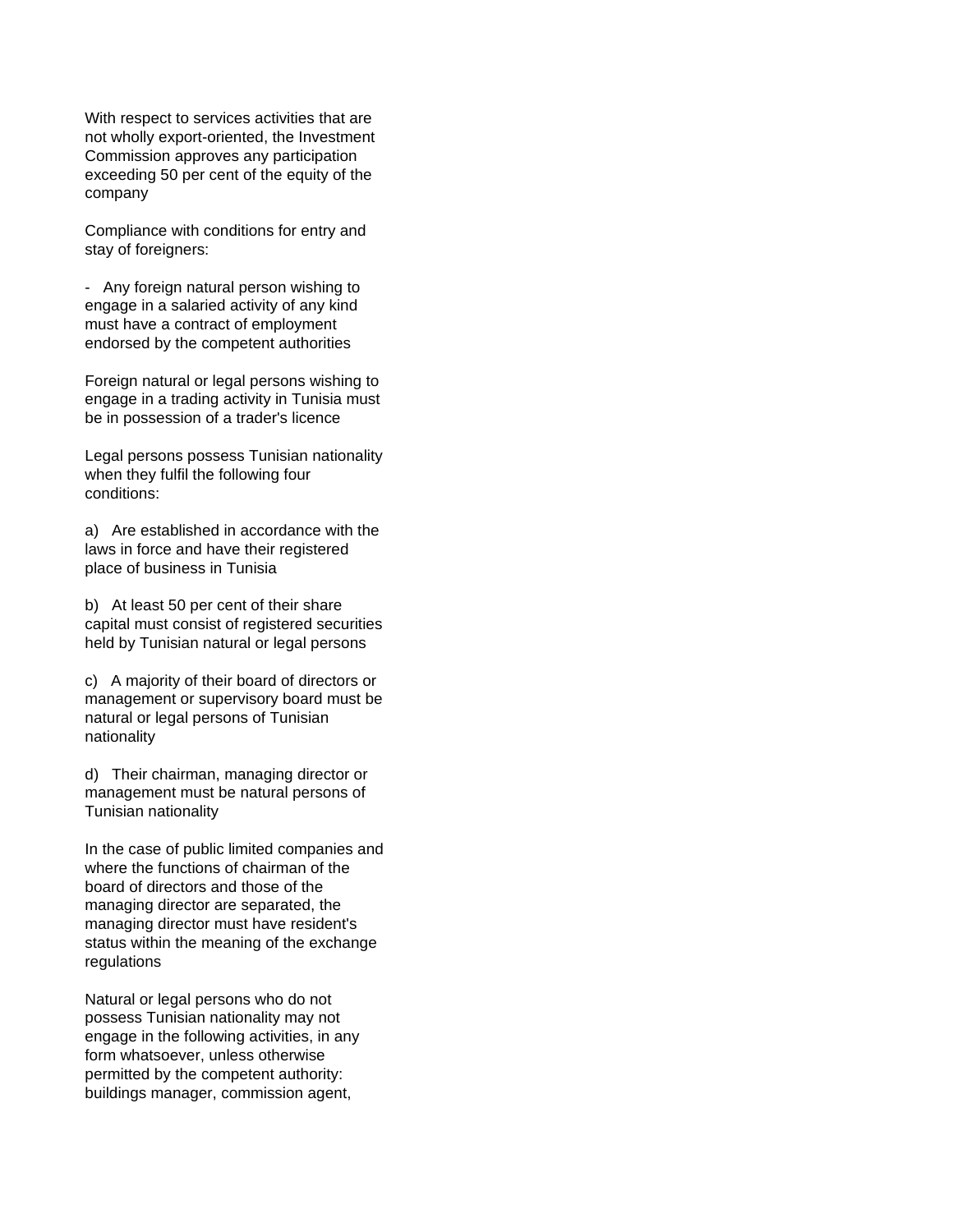broker, commercial agent, consignee, general representative, sales representative, commercial traveller, commercial representative

Unbound